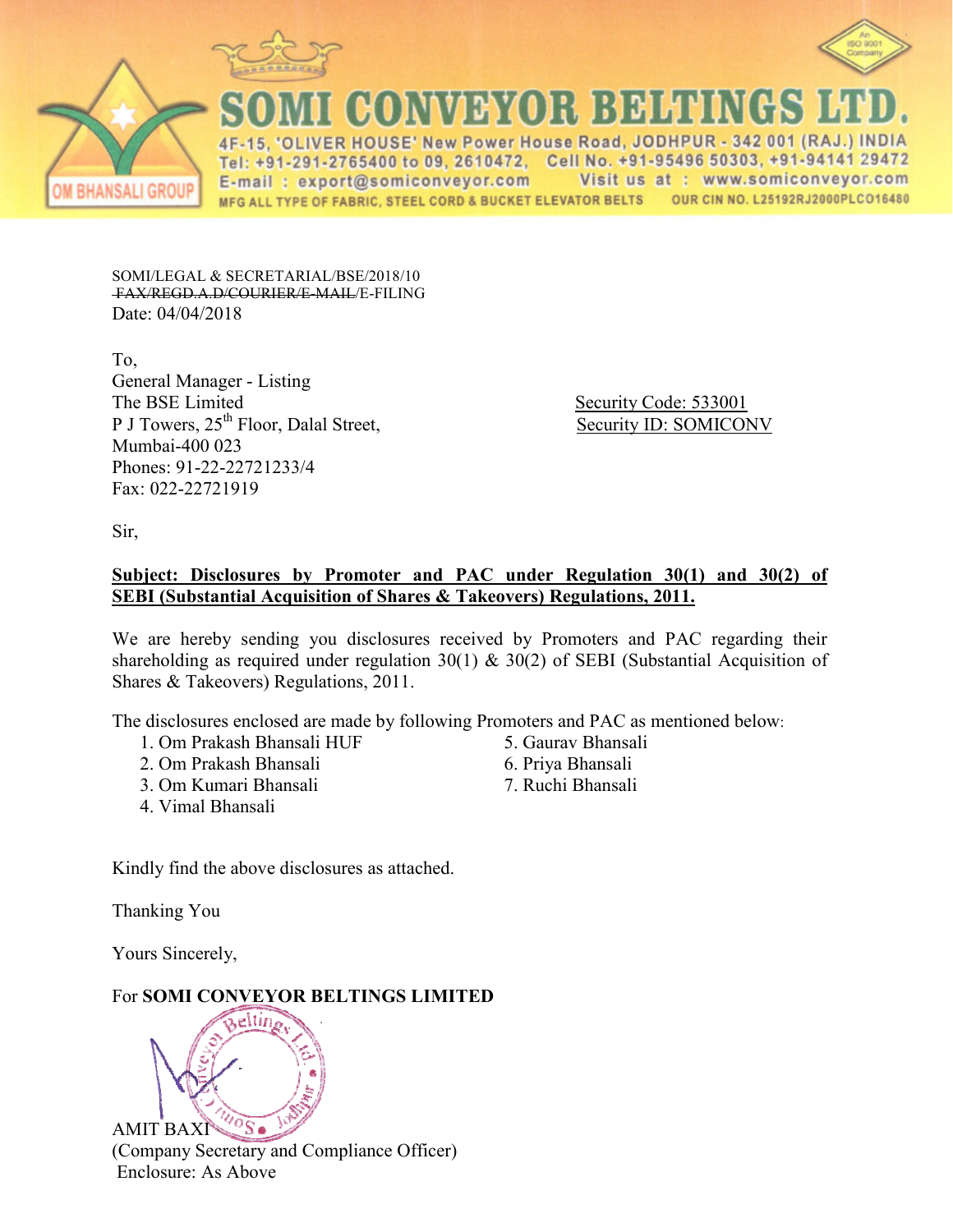



GONNER BEHENG  $\mathbf{S}$ 

ER HOUSE' New Power House Road, JODHPUR - 342 001 (RAJ.) INDIA  $4F$ -2765400 to 09, 2610472, Cell No. +91-95496 50303, +91-94141 29472 Tel  $+91 - 291$ E-mail: export@somiconveyor.com Visit us at : www.somiconveyor.com OUR CIN NO. L25192RJ2000PLCO16480 MFG ALL TYPE OF FABRIC, STEEL CORD & BUCKET ELEVATOR BELTS

03rd April 2018,

**OM BHANSALI GROUP** 

General Manager- Listing, BSE LIMITED Phiroze Jeejeebhoy Towers Dalal Street Mumbai -400 023 Email: corp.relations@bseindia.com

Dear Sir/ Madam,

# **REG: Disclosures under Regulation 30(1) and 30(2) of SEBI (Substantial Acquisition of Shares & Takeovers) Regulations, 2011.**

# **Part-A Details of Shareholding**

| Name of the Target Company (TC)                                                                                                                                                                                                                                                                                                                                                                                                                                                             | <b>SOMI CONVEYOR BELTINGS LIMITED</b>                                                                                                                              |
|---------------------------------------------------------------------------------------------------------------------------------------------------------------------------------------------------------------------------------------------------------------------------------------------------------------------------------------------------------------------------------------------------------------------------------------------------------------------------------------------|--------------------------------------------------------------------------------------------------------------------------------------------------------------------|
| Name(s) of the Stock Exchange(s) where the<br>$2_{-}$<br>shares of the TC are listed                                                                                                                                                                                                                                                                                                                                                                                                        | <b>BSE LIMITED &amp; NATIONAL STOCK EXCHANGE</b><br>OF INDIA LIMITED                                                                                               |
| Particulars of the shareholder<br>3 <sub>1</sub><br>Name of person(s) whose total holding<br>a.<br>(including that in the form of shares, warrants,<br>convertible<br>securities<br>and<br>any<br>other<br>instrument that would entitle the holder to<br>receive shares in the target company) is more<br>than 25% of the share or voting rights of the<br>TC.<br><b>Or</b><br>b. Name(s) of promoter(s), member of the<br>promoter group and Persons Acting in Concert<br>(PAC) with him. | OM PRAKASH BHANSALI HUF<br>OM PRAKASH BHANSALI<br>OM KUMARI BHANSALI<br><b>VIMAL BHANSALI</b><br><b>GAURAV BHANSALI</b><br>PRIYA BHANSALI<br><b>RUCHI BHANSALI</b> |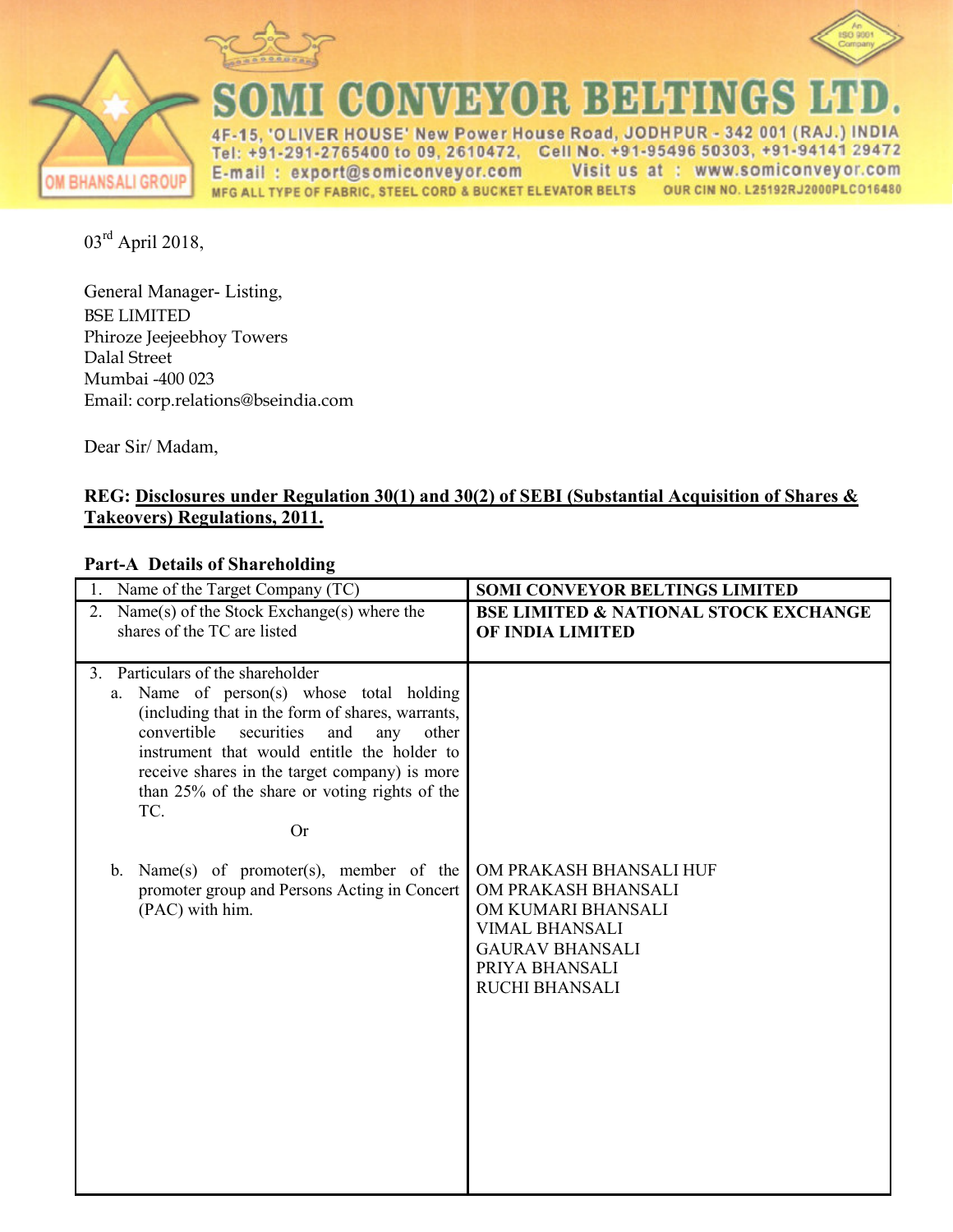



COMMEYOR BEHI ۲

VER HOUSE' New Power House Road, JODHPUR - 342 001 (RAJ.) IN **DIA**  $4F$ +91-291-2765400 to 09, 2610472, Cell No. +91-95496 50303, +91-94141 29472 Tel E-mail: export@somiconveyor.com Visit us at : www.somiconveyor.com MFG ALL TYPE OF FABRIC, STEEL CORD & BUCKET ELEVATOR BELTS OUR CIN NO. L25192RJ2000PLCO16480

|               | 4. Particulars of the holding of persons<br>mentioned at (3) above                 | <b>Number</b><br>of shares | % w.r.t.total share<br>/voting capital<br>wherever applicable | % of total<br>diluted<br>share/voting<br>capital of TC $(*)$ |
|---------------|------------------------------------------------------------------------------------|----------------------------|---------------------------------------------------------------|--------------------------------------------------------------|
|               | As on March 31 of the year, holding of:                                            |                            |                                                               |                                                              |
| a)            | <b>Shares</b>                                                                      | 6955787                    | 59.05                                                         | 59.05                                                        |
| b)            | Voting Rights (otherwise than by shares)                                           |                            |                                                               |                                                              |
| $\mathbf{c})$ | Warrants,                                                                          |                            |                                                               |                                                              |
| $\rm d$       | <b>Convertible Securities</b>                                                      |                            |                                                               |                                                              |
| e)            | any other instrument that would entitle the holder<br>to receive shares in the TC. |                            |                                                               |                                                              |
|               | <b>TOTAL</b>                                                                       | 6955787                    | 59.05                                                         | 59.05                                                        |

### **Part-B**

OM BHANSALI GROUP

### **Name of the Target Company: SOMI CONVEYOR BELTINGS LIMITED**

| Name(s) of the Person and Persons acting<br>in Concert (PAC) with the person | Whether the person belongs to<br><b>Promoter/Promoters Group</b> | <b>PAN of the Person and</b><br><b>PACs</b> |
|------------------------------------------------------------------------------|------------------------------------------------------------------|---------------------------------------------|
| OM PRAKASH BHANSALI HUF                                                      | Promoter                                                         | AAAHO7932H                                  |
| OM PRAKASH BHANSALI                                                          | Promoter                                                         | AAYPB9950G                                  |
| OM KUMARI BHANSALI                                                           | Promoter Group                                                   | ABFPB0643N                                  |
| <b>VIMAL BHANSALI</b>                                                        | Promoter                                                         | ADDPB0794Q                                  |
| <b>GAURAV BHANSALI</b>                                                       | Promoter                                                         | ADDPB0795R                                  |
| PRIYA BHANSALI                                                               | Promoter Group                                                   | AGQPB6184Q                                  |
| <b>RUCHI BHANSALI</b>                                                        | Promoter Group                                                   | AIIPB0949H                                  |

**Bings AME** 

Signature of Authorized Signatory Place: Jodhpur Date: 03/04/2018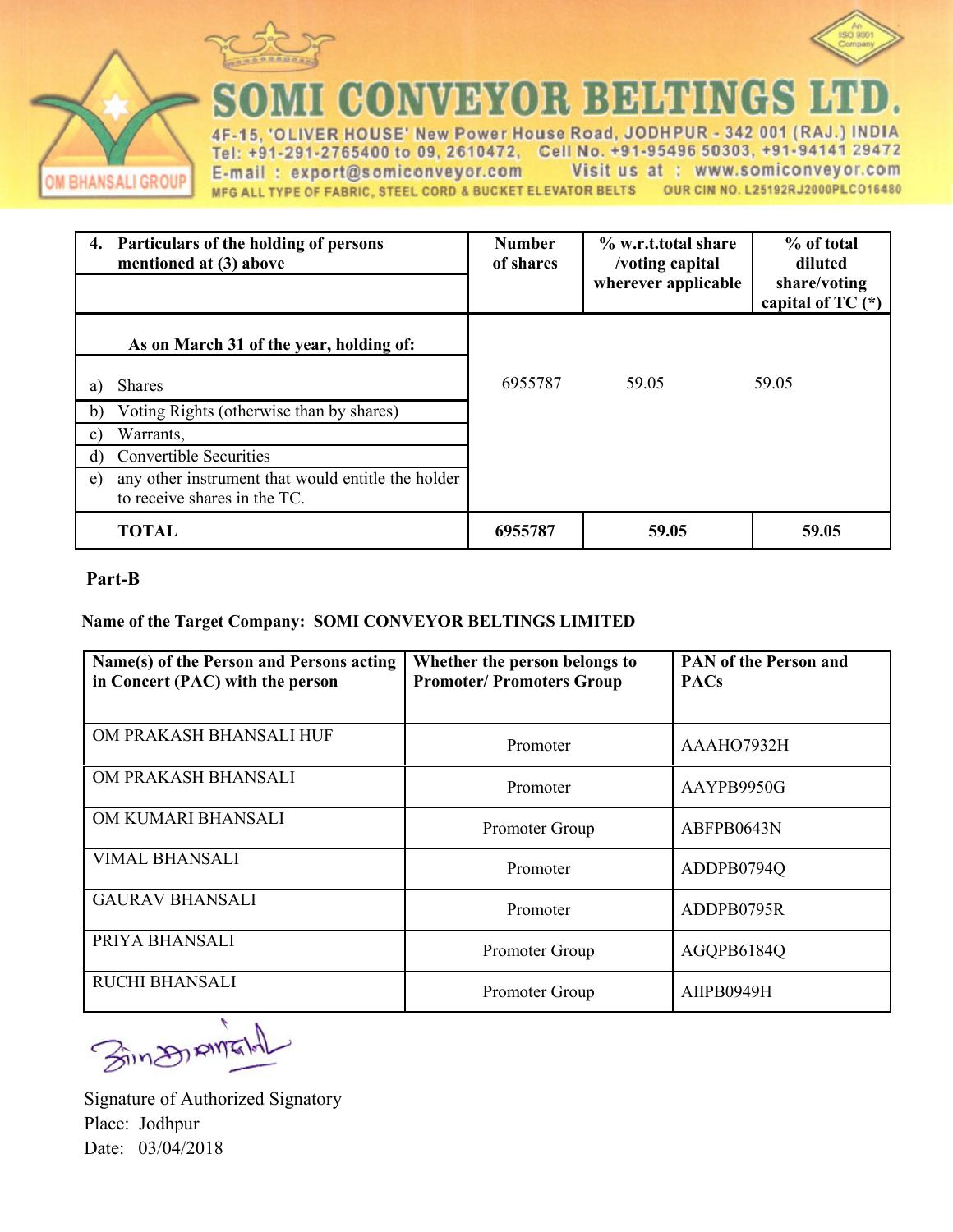The General Manager BSE LIMITED Phiroze Jeejeebhoy Towers Dalal Street Mumbai -400 023 Email: corp.relations@bseindia.com To,

The Board of Directors Somi Conveyor Beltings Ltd 4 F-15, Oliver House, NPH Road, Jodhpur

Dear Sir,

# **REG: Disclosures under Regulation 30(1) and 30(2) of SEBI (Substantial Acquisition of Shares & Takeovers) Regulations, 2011.**

| Name of the Target Company (TC)<br>1.                                                                                                                                                                                                                                                                                                                                                                                                                                      | <b>SOMI CONVEYOR BELTINGS LIMITED</b> |                                                                  |                                                            |  |
|----------------------------------------------------------------------------------------------------------------------------------------------------------------------------------------------------------------------------------------------------------------------------------------------------------------------------------------------------------------------------------------------------------------------------------------------------------------------------|---------------------------------------|------------------------------------------------------------------|------------------------------------------------------------|--|
| Name(s) of the Stock Exchange(s) where the<br>2.                                                                                                                                                                                                                                                                                                                                                                                                                           |                                       | <b>BSE LIMITED &amp; NATIONAL STOCK EXCHANGE</b>                 |                                                            |  |
| shares of the TC are listed                                                                                                                                                                                                                                                                                                                                                                                                                                                | OF INDIA LIMITED                      |                                                                  |                                                            |  |
| Particulars of the shareholder<br>3.<br>Name of person(s) whose total holding<br>a.<br>(including that in the form of shares,<br>warrants, convertible securities and any<br>other instrument that would entitle the<br>holder to receive shares in the target<br>company) is more than 25% of the share<br>or voting rights of the TC.<br><sub>or</sub><br>Name(s) of promoter(s), member of the<br>b.<br>promoter group and Persons Acting in<br>Concert (PAC) with him. |                                       | OM PRAKASH BHANSALI HUF                                          |                                                            |  |
| Particulars of the holding of persons<br>4.<br>mentioned at (3) above                                                                                                                                                                                                                                                                                                                                                                                                      | Number<br>of shares                   | % w.r.t.total share<br>/voting capital<br>wherever<br>applicable | % of total<br>diluted<br>share/voting<br>capital of TC (*) |  |
| As on March 31 of the year, holding of:                                                                                                                                                                                                                                                                                                                                                                                                                                    |                                       |                                                                  |                                                            |  |
| <b>Shares</b><br>a)                                                                                                                                                                                                                                                                                                                                                                                                                                                        | 135000                                | 1.15                                                             | 1.15                                                       |  |
| Voting Rights (otherwise than by shares)<br>$\mathbf{b}$                                                                                                                                                                                                                                                                                                                                                                                                                   |                                       |                                                                  |                                                            |  |
| Warrants,<br>$\mathbf{c})$                                                                                                                                                                                                                                                                                                                                                                                                                                                 |                                       |                                                                  |                                                            |  |
| <b>Convertible Securities</b><br>d)                                                                                                                                                                                                                                                                                                                                                                                                                                        |                                       | $\qquad \qquad \blacksquare$                                     |                                                            |  |
| any other instrument that would entitle the<br>$\epsilon$ )<br>holder to receive shares in the TC.                                                                                                                                                                                                                                                                                                                                                                         |                                       |                                                                  |                                                            |  |
| <b>TOTAL</b>                                                                                                                                                                                                                                                                                                                                                                                                                                                               | 135000                                | 1.15                                                             | 1.15                                                       |  |

(\*) Diluted share/voting capital means the total number of shares in the TC assuming full conversion of the outstanding convertible securities/warrants into equity shares of the TC. Note

1. In case of promoter(s) making disclosure under regulation 30(2), no additional disclosure under regulation 30(1) is required.

Sing, Anta

SIGN: OM PRAKASH BHANSALI Place: JODHPUR Date: 03/04/2018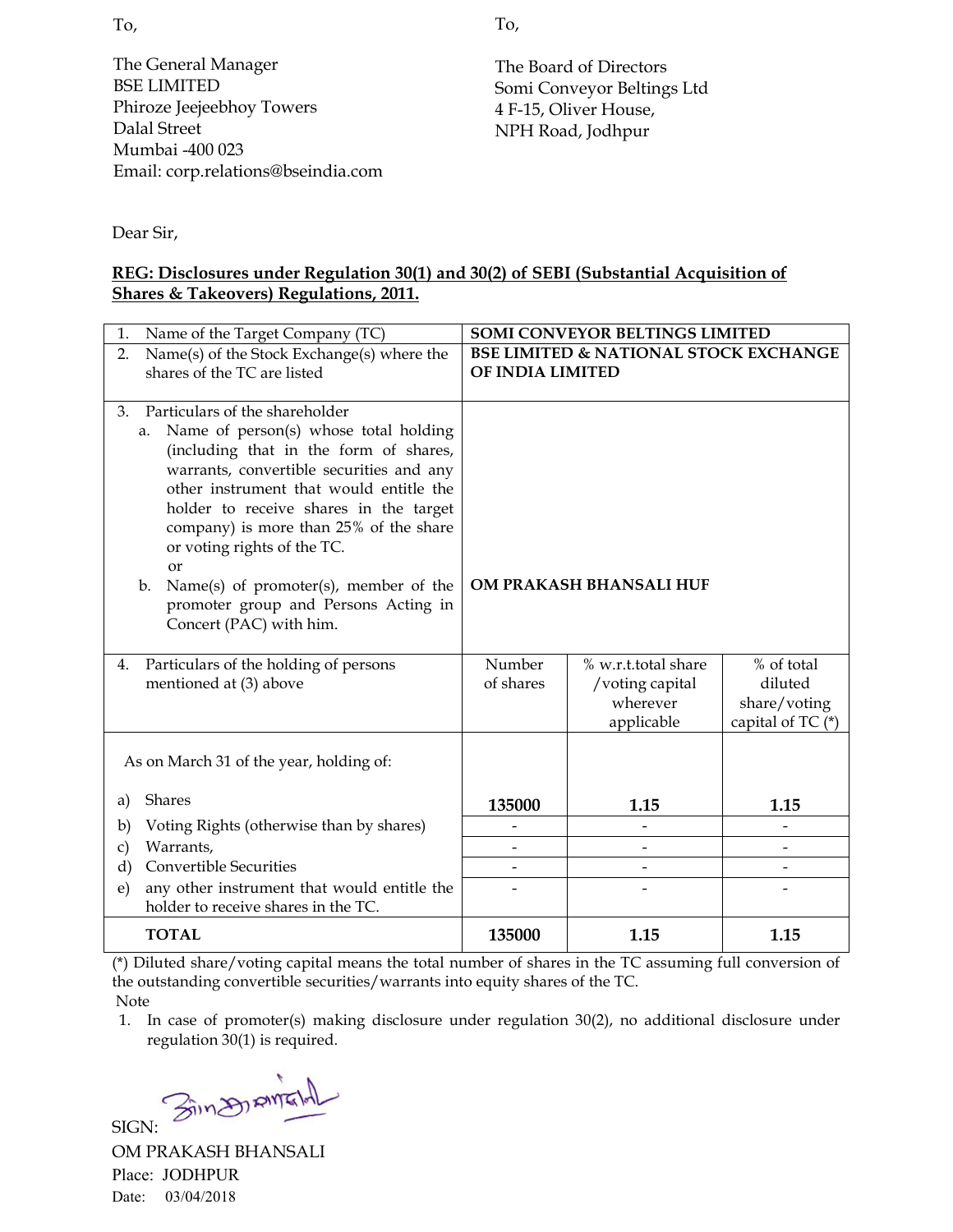To,

The General Manager BSE LIMITED Phiroze Jeejeebhoy Towers Dalal Street Mumbai -400 023 Email: corp.relations@bseindia.com

The Board of Directors Somi Conveyor Beltings Ltd 4 F-15, Oliver House, NPH Road, Jodhpur

Dear Sir,

# **REG: Disclosures under Regulation 30(1) and 30(2) of SEBI (Substantial Acquisition of Shares & Takeovers) Regulations, 2011.**

| Name of the Target Company (TC)<br>1.                                 |                                                  | SOMI CONVEYOR BELTINGS LIMITED |                     |  |
|-----------------------------------------------------------------------|--------------------------------------------------|--------------------------------|---------------------|--|
| Name(s) of the Stock Exchange(s) where the<br>2.                      | <b>BSE LIMITED &amp; NATIONAL STOCK EXCHANGE</b> |                                |                     |  |
| shares of the TC are listed                                           |                                                  | OF INDIA LIMITED               |                     |  |
| Particulars of the shareholder<br>3.                                  |                                                  |                                |                     |  |
| Name of person(s) whose total holding<br>a.                           |                                                  |                                |                     |  |
| (including that in the form of shares,                                |                                                  |                                |                     |  |
| warrants, convertible securities and any                              |                                                  |                                |                     |  |
| other instrument that would entitle the                               |                                                  |                                |                     |  |
| holder to receive shares in the target                                |                                                  |                                |                     |  |
| company) is more than 25% of the share<br>or voting rights of the TC. |                                                  |                                |                     |  |
| or                                                                    |                                                  |                                |                     |  |
| Name(s) of promoter(s), member of the<br>$\mathbf{b}$ .               | OM PRAKASH BHANSALI                              |                                |                     |  |
| promoter group and Persons Acting in                                  |                                                  |                                |                     |  |
| Concert (PAC) with him.                                               |                                                  |                                |                     |  |
|                                                                       |                                                  |                                |                     |  |
| Particulars of the holding of persons<br>4.                           | Number                                           | % w.r.t.total share            | % of total          |  |
| mentioned at (3) above                                                | of shares                                        | /voting capital                | diluted             |  |
|                                                                       |                                                  | wherever                       | share/voting        |  |
|                                                                       |                                                  | applicable                     | capital of TC $(*)$ |  |
|                                                                       |                                                  |                                |                     |  |
| As on March 31 of the year, holding of:                               |                                                  |                                |                     |  |
| <b>Shares</b><br>a)                                                   | 4417011                                          | 37.5                           | 37.5                |  |
| Voting Rights (otherwise than by shares)<br>b)                        |                                                  |                                |                     |  |
| Warrants,<br>$\mathbf{c})$                                            |                                                  |                                |                     |  |
| <b>Convertible Securities</b><br>$\rm d$                              |                                                  |                                |                     |  |
| any other instrument that would entitle the<br>e)                     |                                                  |                                |                     |  |
| holder to receive shares in the TC.                                   |                                                  |                                |                     |  |
| <b>TOTAL</b>                                                          | 4417011                                          | 37.5                           | 37.5                |  |

(\*) Diluted share/voting capital means the total number of shares in the TC assuming full conversion of the outstanding convertible securities/warrants into equity shares of the TC. Note

Sin Diana

SIGN: OM PRAKASH BHANSALI Place: JODHPUR Date: 03/04/2018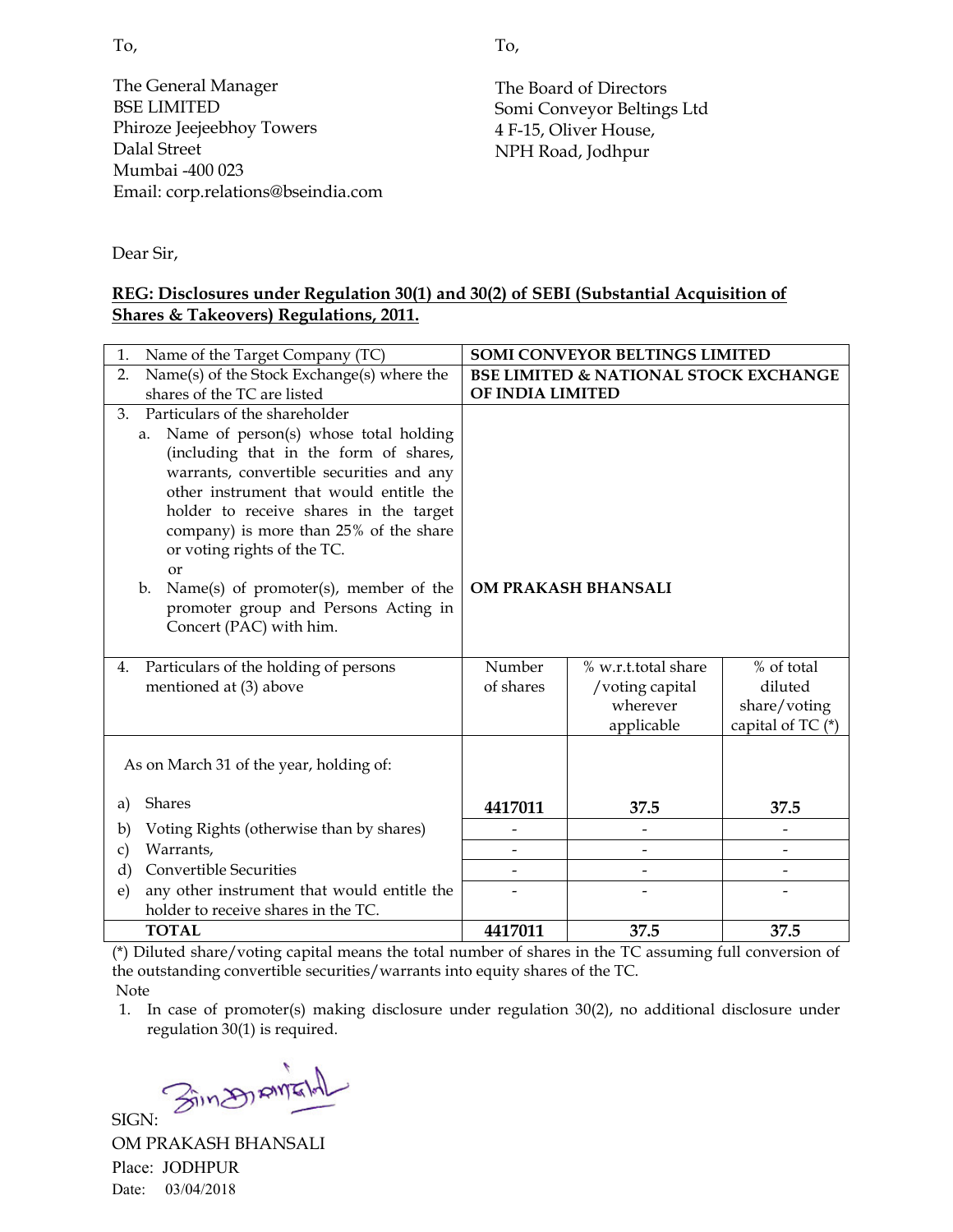To,

The General Manager BSE LIMITED Phiroze Jeejeebhoy Towers Dalal Street Mumbai -400 023 Email: corp.relations@bseindia.com The Board of Directors Somi Conveyor Beltings Ltd 4 F-15, Oliver House, NPH Road, Jodhpur

Dear Sir,

### **REG: Disclosures under Regulation 30(1) and 30(2) of SEBI (Substantial Acquisition of Shares & Takeovers) Regulations, 2011.**

| 1.            | Name of the Target Company (TC)                                                                                                                                                                                                                                                                              | <b>SOMI CONVEYOR BELTINGS LIMITED</b>            |                          |                     |  |
|---------------|--------------------------------------------------------------------------------------------------------------------------------------------------------------------------------------------------------------------------------------------------------------------------------------------------------------|--------------------------------------------------|--------------------------|---------------------|--|
| 2.            | Name(s) of the Stock Exchange(s) where the                                                                                                                                                                                                                                                                   | <b>BSE LIMITED &amp; NATIONAL STOCK EXCHANGE</b> |                          |                     |  |
|               | shares of the TC are listed                                                                                                                                                                                                                                                                                  |                                                  | OF INDIA LIMITED         |                     |  |
| 3.            | Particulars of the shareholder                                                                                                                                                                                                                                                                               |                                                  |                          |                     |  |
|               | Name of person(s) whose total holding<br>a.<br>(including that in the form of shares,<br>warrants, convertible securities and any<br>other instrument that would entitle the<br>holder to receive shares in the target<br>company) is more than 25% of the share<br>or voting rights of the TC.<br><b>or</b> |                                                  |                          |                     |  |
|               | Name(s) of promoter(s), member of the<br>$\mathbf{b}$ .<br>promoter group and Persons Acting in<br>Concert (PAC) with him.                                                                                                                                                                                   | OM KUMARI BHANSALI                               |                          |                     |  |
| 4.            | Particulars of the holding of persons                                                                                                                                                                                                                                                                        | Number                                           | % w.r.t.total share      | % of total          |  |
|               | mentioned at (3) above                                                                                                                                                                                                                                                                                       | of shares                                        | /voting capital          | diluted             |  |
|               |                                                                                                                                                                                                                                                                                                              |                                                  | wherever                 | share/voting        |  |
|               |                                                                                                                                                                                                                                                                                                              |                                                  | applicable               | capital of TC $(*)$ |  |
|               | As on March 31 of the year, holding of:                                                                                                                                                                                                                                                                      |                                                  |                          |                     |  |
| a)            | Shares                                                                                                                                                                                                                                                                                                       | 1091221                                          | 9.26                     | 9.26                |  |
| b)            | Voting Rights (otherwise than by shares)                                                                                                                                                                                                                                                                     |                                                  |                          |                     |  |
| $\mathbf{c})$ | Warrants,                                                                                                                                                                                                                                                                                                    |                                                  | $\overline{\phantom{a}}$ |                     |  |
| d)            | <b>Convertible Securities</b>                                                                                                                                                                                                                                                                                |                                                  |                          |                     |  |
| e)            | any other instrument that would entitle the<br>holder to receive shares in the TC.                                                                                                                                                                                                                           |                                                  |                          |                     |  |
|               | <b>TOTAL</b>                                                                                                                                                                                                                                                                                                 | 1091221                                          | 9.26                     | 9.26                |  |

(\*) Diluted share/voting capital means the total number of shares in the TC assuming full conversion of the outstanding convertible securities/warrants into equity shares of the TC. Note

1. In case of promoter(s) making disclosure under regulation 30(2), no additional disclosure under regulation 30(1) is required.

OmKumari Bhansali.

SIGN:

OM KUMARI BHANSALI Place: JODHPUR Date: 03/04/2018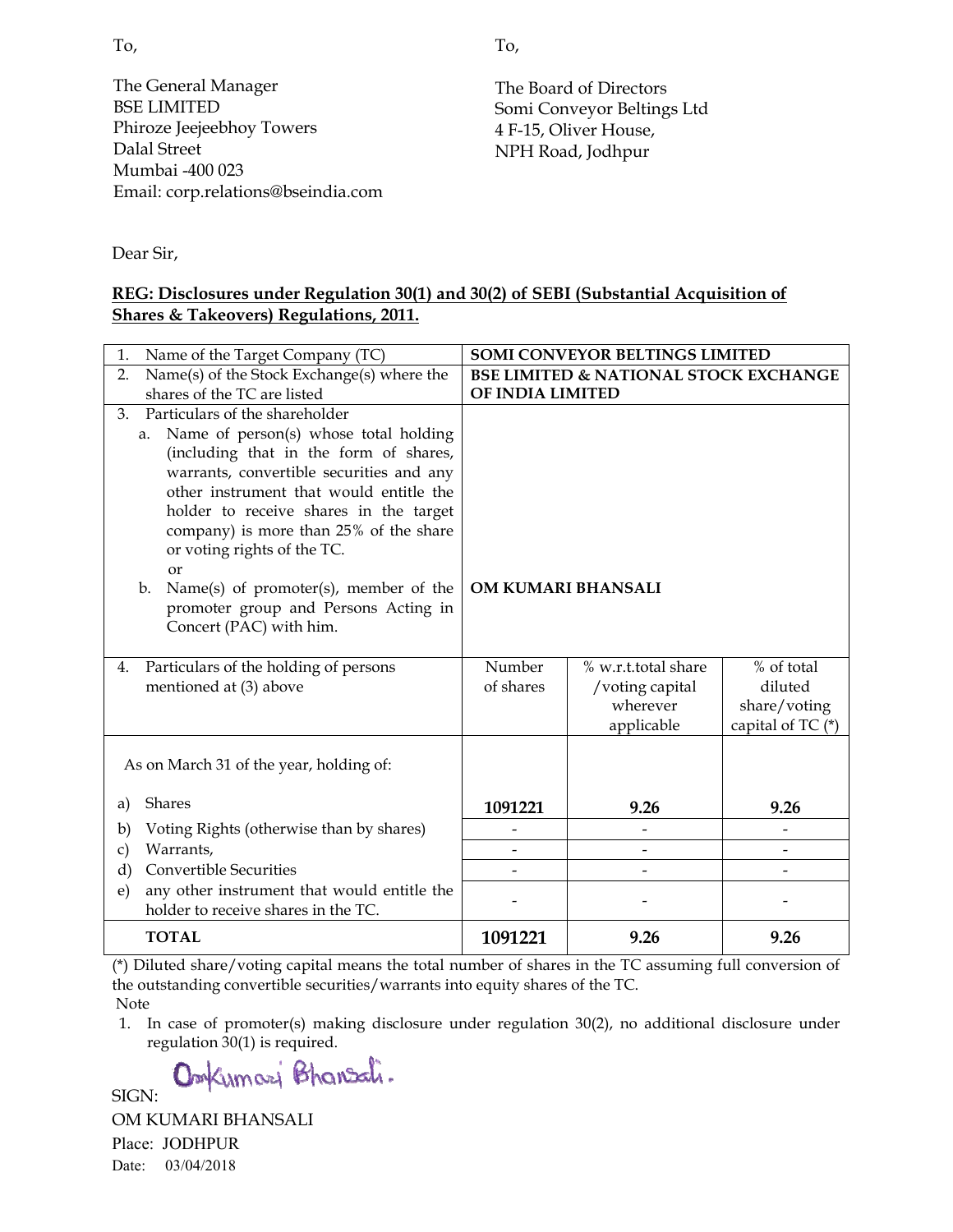To,

The General Manager BSE LIMITED Phiroze Jeejeebhoy Towers Dalal Street Mumbai -400 023 Email: corp.relations@bseindia.com

The Board of Directors Somi Conveyor Beltings Ltd 4 F-15, Oliver House, NPH Road, Jodhpur

Dear Sir,

### **REG: Disclosures under Regulation 30(1) and 30(2) of SEBI (Substantial Acquisition of Shares & Takeovers) Regulations, 2011.**

| Name of the Target Company (TC)<br>1.                                 |                       | SOMI CONVEYOR BELTINGS LIMITED                   |                   |  |
|-----------------------------------------------------------------------|-----------------------|--------------------------------------------------|-------------------|--|
| Name(s) of the Stock Exchange(s) where the<br>2.                      |                       | <b>BSE LIMITED &amp; NATIONAL STOCK EXCHANGE</b> |                   |  |
| shares of the TC are listed                                           |                       | OF INDIA LIMITED                                 |                   |  |
| Particulars of the shareholder<br>3.                                  |                       |                                                  |                   |  |
| Name of person(s) whose total holding<br>a.                           |                       |                                                  |                   |  |
| (including that in the form of shares,                                |                       |                                                  |                   |  |
| warrants, convertible securities and any                              |                       |                                                  |                   |  |
| other instrument that would entitle the                               |                       |                                                  |                   |  |
| holder to receive shares in the target                                |                       |                                                  |                   |  |
| company) is more than 25% of the share<br>or voting rights of the TC. |                       |                                                  |                   |  |
| <b>or</b>                                                             |                       |                                                  |                   |  |
| Name(s) of promoter(s), member of the<br>$\mathbf{b}$ .               | <b>VIMAL BHANSALI</b> |                                                  |                   |  |
| promoter group and Persons Acting in                                  |                       |                                                  |                   |  |
| Concert (PAC) with him.                                               |                       |                                                  |                   |  |
|                                                                       |                       |                                                  |                   |  |
| Particulars of the holding of persons<br>4.                           | Number                | % w.r.t.total share                              | % of total        |  |
| mentioned at (3) above                                                | of shares             | /voting capital                                  | diluted           |  |
|                                                                       |                       | wherever                                         | share/voting      |  |
|                                                                       |                       | applicable                                       | capital of TC (*) |  |
|                                                                       |                       |                                                  |                   |  |
| As on March 31 of the year, holding of:                               |                       |                                                  |                   |  |
| <b>Shares</b><br>a)                                                   | 598840                | 5.08                                             | 5.08              |  |
| Voting Rights (otherwise than by shares)<br>b)                        |                       |                                                  |                   |  |
| Warrants,                                                             |                       |                                                  |                   |  |
| $\mathbf{c})$<br><b>Convertible Securities</b><br>$\rm d$             |                       |                                                  |                   |  |
| any other instrument that would entitle the<br>e)                     |                       |                                                  |                   |  |
| holder to receive shares in the TC.                                   |                       |                                                  |                   |  |
| <b>TOTAL</b>                                                          | 598840                | 5.08                                             | 5.08              |  |

(\*) Diluted share/voting capital means the total number of shares in the TC assuming full conversion of the outstanding convertible securities/warrants into equity shares of the TC. Note

1. In case of promoter(s) making disclosure under regulation 30(2), no additional disclosure under regulation 30(1) is required.

SIGN:

VIMAL BHANSALI Place: JODHPUR Date: 03/04/2018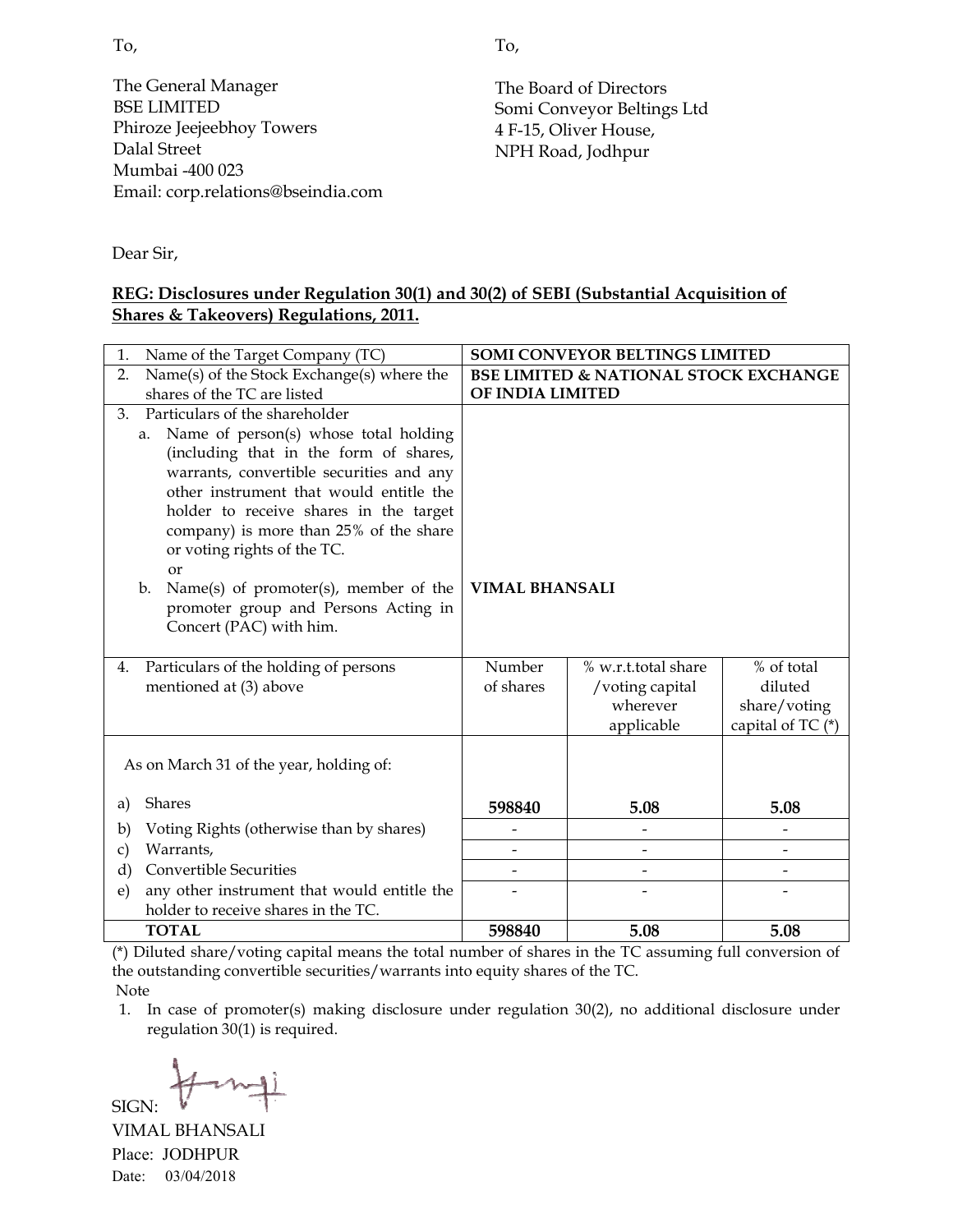To, The General Manager BSE Limited Phiroze Jeejeebhoy Towers Dalal Street Mumbai -400 023 Email: corp.relations@bseindia.com To,

The Board of Directors Somi Conveyor Beltings Ltd 4 F-15, Oliver House, NPH Road, Jodhpur

Dear Sir,

### **REG: Disclosures under Regulation 30(1) and 30(2) of SEBI (Substantial Acquisition of Shares & Takeovers) Regulations, 2011.**

| Name of the Target Company (TC)<br>1.                                            |                                                  | <b>SOMI CONVEYOR BELTINGS LIMITED</b> |                   |  |
|----------------------------------------------------------------------------------|--------------------------------------------------|---------------------------------------|-------------------|--|
| Name(s) of the Stock Exchange(s) where the<br>2.                                 | <b>BSE LIMITED &amp; NATIONAL STOCK EXCHANGE</b> |                                       |                   |  |
| shares of the TC are listed                                                      |                                                  | OF INDIA LIMITED                      |                   |  |
| Particulars of the shareholder<br>3.                                             |                                                  |                                       |                   |  |
| Name of person(s) whose total holding<br>a.                                      |                                                  |                                       |                   |  |
| (including that in the form of shares,                                           |                                                  |                                       |                   |  |
| warrants, convertible securities and any                                         |                                                  |                                       |                   |  |
| other instrument that would entitle the                                          |                                                  |                                       |                   |  |
| holder to receive shares in the target<br>company) is more than 25% of the share |                                                  |                                       |                   |  |
| or voting rights of the TC.                                                      |                                                  |                                       |                   |  |
| <sub>or</sub>                                                                    |                                                  |                                       |                   |  |
| Name(s) of promoter(s), member of the<br>$\mathbf{b}$ .                          | <b>GAURAV BHANSALI</b>                           |                                       |                   |  |
| promoter group and Persons Acting in                                             |                                                  |                                       |                   |  |
| Concert (PAC) with him.                                                          |                                                  |                                       |                   |  |
|                                                                                  |                                                  |                                       |                   |  |
| Particulars of the holding of persons<br>4.                                      | Number                                           | % w.r.t.total share                   | % of total        |  |
| mentioned at (3) above                                                           | of shares                                        | /voting capital                       | diluted           |  |
|                                                                                  |                                                  | wherever                              | share/voting      |  |
|                                                                                  |                                                  | applicable                            | capital of TC (*) |  |
| As on March 31 of the year, holding of:                                          |                                                  |                                       |                   |  |
|                                                                                  |                                                  |                                       |                   |  |
| Shares<br>a)                                                                     | 572335                                           | 4.86                                  | 4.86              |  |
| Voting Rights (otherwise than by shares)<br>b)                                   |                                                  |                                       |                   |  |
| Warrants,<br>c)                                                                  |                                                  | $\overline{\phantom{0}}$              |                   |  |
| <b>Convertible Securities</b><br>$\rm d$                                         |                                                  |                                       |                   |  |
| any other instrument that would entitle the<br>e)                                |                                                  |                                       |                   |  |
| holder to receive shares in the TC.                                              |                                                  |                                       |                   |  |
| <b>TOTAL</b>                                                                     | 572335                                           | 4.86                                  | 4.86              |  |

(\*) Diluted share/voting capital means the total number of shares in the TC assuming full conversion of the outstanding convertible securities/warrants into equity shares of the TC. Note

SIGN: Whose w

GAURAV BHANSALI Place: JODHPUR Date: 03/04/2018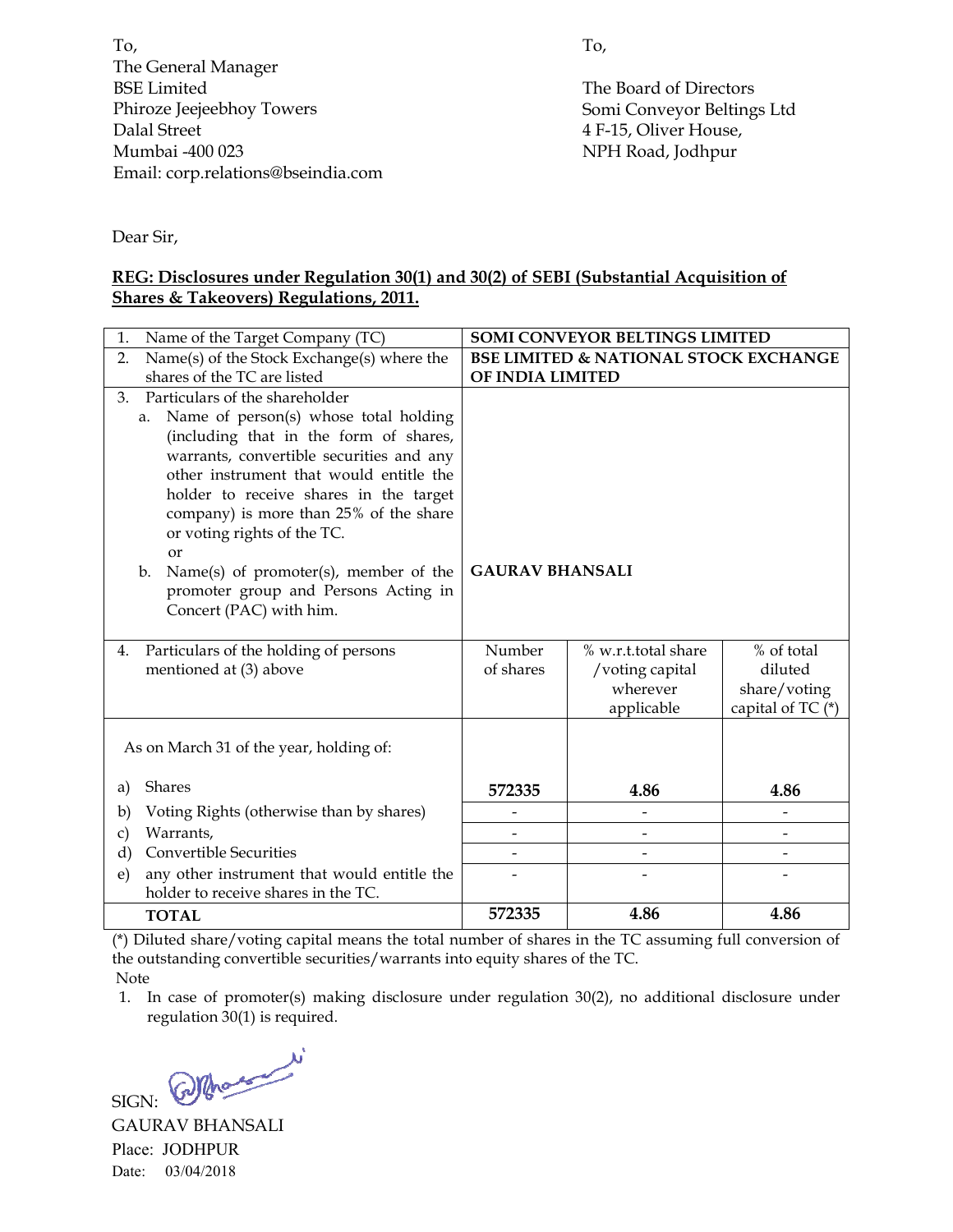To,

The General Manager BSE LIMITED Phiroze Jeejeebhoy Towers Dalal Street Mumbai -400 023 Email: corp.relations@bseindia.com

The Board of Directors Somi Conveyor Beltings Ltd 4 F-15, Oliver House, NPH Road, Jodhpur

Dear Sir,

# **REG: Disclosures under Regulation 30(1) and 30(2) of SEBI (Substantial Acquisition of Shares & Takeovers) Regulations, 2011.**

| Name of the Target Company (TC)<br>1.                                            |                                                  | SOMI CONVEYOR BELTINGS LIMITED |                       |  |
|----------------------------------------------------------------------------------|--------------------------------------------------|--------------------------------|-----------------------|--|
| Name(s) of the Stock Exchange(s) where the<br>2.                                 | <b>BSE LIMITED &amp; NATIONAL STOCK EXCHANGE</b> |                                |                       |  |
| shares of the TC are listed                                                      |                                                  | OF INDIA LIMITED               |                       |  |
| Particulars of the shareholder<br>3.                                             |                                                  |                                |                       |  |
| Name of person(s) whose total holding<br>a.                                      |                                                  |                                |                       |  |
| (including that in the form of shares,                                           |                                                  |                                |                       |  |
| warrants, convertible securities and any                                         |                                                  |                                |                       |  |
| other instrument that would entitle the                                          |                                                  |                                |                       |  |
| holder to receive shares in the target<br>company) is more than 25% of the share |                                                  |                                |                       |  |
| or voting rights of the TC.                                                      |                                                  |                                |                       |  |
| <b>or</b>                                                                        |                                                  |                                |                       |  |
| Name(s) of promoter(s), member of the<br>$\mathbf{b}$ .                          | <b>RUCHI BHANSALI</b>                            |                                |                       |  |
| promoter group and Persons Acting in                                             |                                                  |                                |                       |  |
| Concert (PAC) with him.                                                          |                                                  |                                |                       |  |
|                                                                                  |                                                  |                                |                       |  |
| Particulars of the holding of persons<br>4.                                      | Number<br>of shares                              | % w.r.t.total share            | % of total<br>diluted |  |
| mentioned at (3) above                                                           |                                                  | /voting capital<br>wherever    | share/voting          |  |
|                                                                                  |                                                  | applicable                     | capital of TC (*)     |  |
|                                                                                  |                                                  |                                |                       |  |
| As on March 31 of the year, holding of:                                          |                                                  |                                |                       |  |
|                                                                                  |                                                  |                                |                       |  |
| <b>Shares</b><br>a)                                                              | 72689                                            | 0.62                           | 0.62                  |  |
| Voting Rights (otherwise than by shares)<br>b)                                   |                                                  |                                |                       |  |
| Warrants,<br>c)                                                                  |                                                  | $\overline{a}$                 |                       |  |
| <b>Convertible Securities</b><br>d)                                              |                                                  |                                | $\overline{a}$        |  |
| any other instrument that would entitle the<br>e)                                |                                                  |                                |                       |  |
| holder to receive shares in the TC.                                              |                                                  |                                |                       |  |
| <b>TOTAL</b>                                                                     | 72689                                            | 0.62                           | 0.62                  |  |

(\*) Diluted share/voting capital means the total number of shares in the TC assuming full conversion of the outstanding convertible securities/warrants into equity shares of the TC.

Note

SIGN:

Rue

RUCHI BHANSALI Place: JODHPUR Date: 03/04/2018